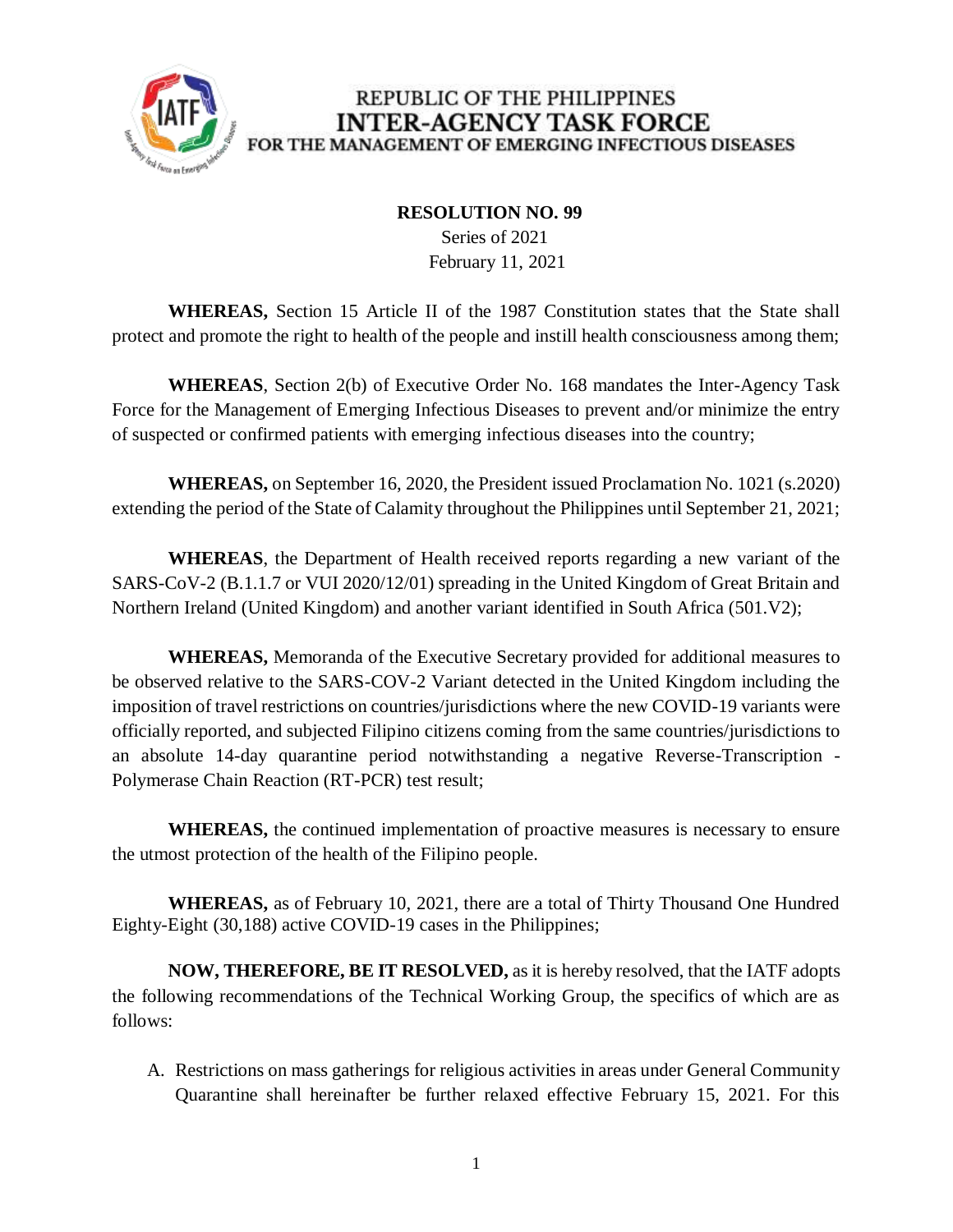

REPUBLIC OF THE PHILIPPINES **INTER-AGENCY TASK FORCE** FOR THE MANAGEMENT OF EMERGING INFECTIOUS DISEASES

purpose, Section [4], Paragraph 12 of the Omnibus Guidelines on the Implementation of Community Quarantine in the Philippines shall be amended, to wit:

*12. Mass gatherings such as but not limited to, movie screenings, concerts, sporting events, and other entertainment activities, community assemblies, and nonessential work gatherings shall be prohibited. Gatherings that are for the provision of critical government services and authorized humanitarian activities while adhering to the prescribed minimum health standards shall be allowed. Religious gatherings in areas under General Community Quarantine shall be allowed up to fifty percent (50%) of the seating or venue capacity. Provided that, religious gatherings shall be limited to the conduct of religious worship and/or service; Provided further, that there is no objection from the local government unit where the religious gathering may take place. The religious denominations should strictly observe their submitted protocols and the minimum public health standards, particularly the social distancing measures and non-pharmaceutical interventions such as the obligatory wearing of face masks and immediate availability of hand hygiene necessities in the premises.*

- B. Subject to the issuance of implementing guidelines providing for their operational capacity, and oversight of the appropriate regulatory agency and the local government units where they may be located, the following businesses/industries shall be reopened and further expanded:
	- 1. Driving Schools;
	- 2. Traditional Cinemas, and Video- and Interactive- Game Arcades;
	- 3. Libraries, Archives, Museums, and Cultural Centers;
	- 4. Meetings, Incentives, Conferences, and Exhibitions (MICE), and Limited Social Events at accredited establishments of the Department of Tourism; and
	- 5. Limited Tourist Attractions (e.g. parks, theme parks, natural sites, and historical landmarks)

The reopening and expansion of the above-listed businesses/industries shall comply with the criteria developed by the Department of Health with the strict observance of minimum public health standards, as may be appropriate.

**RESOLVED FURTHER,** that the Chairperson and the Co-Chairperson shall be duly authorized to sign this Resolution for and on behalf of the Inter-Agency Task Force.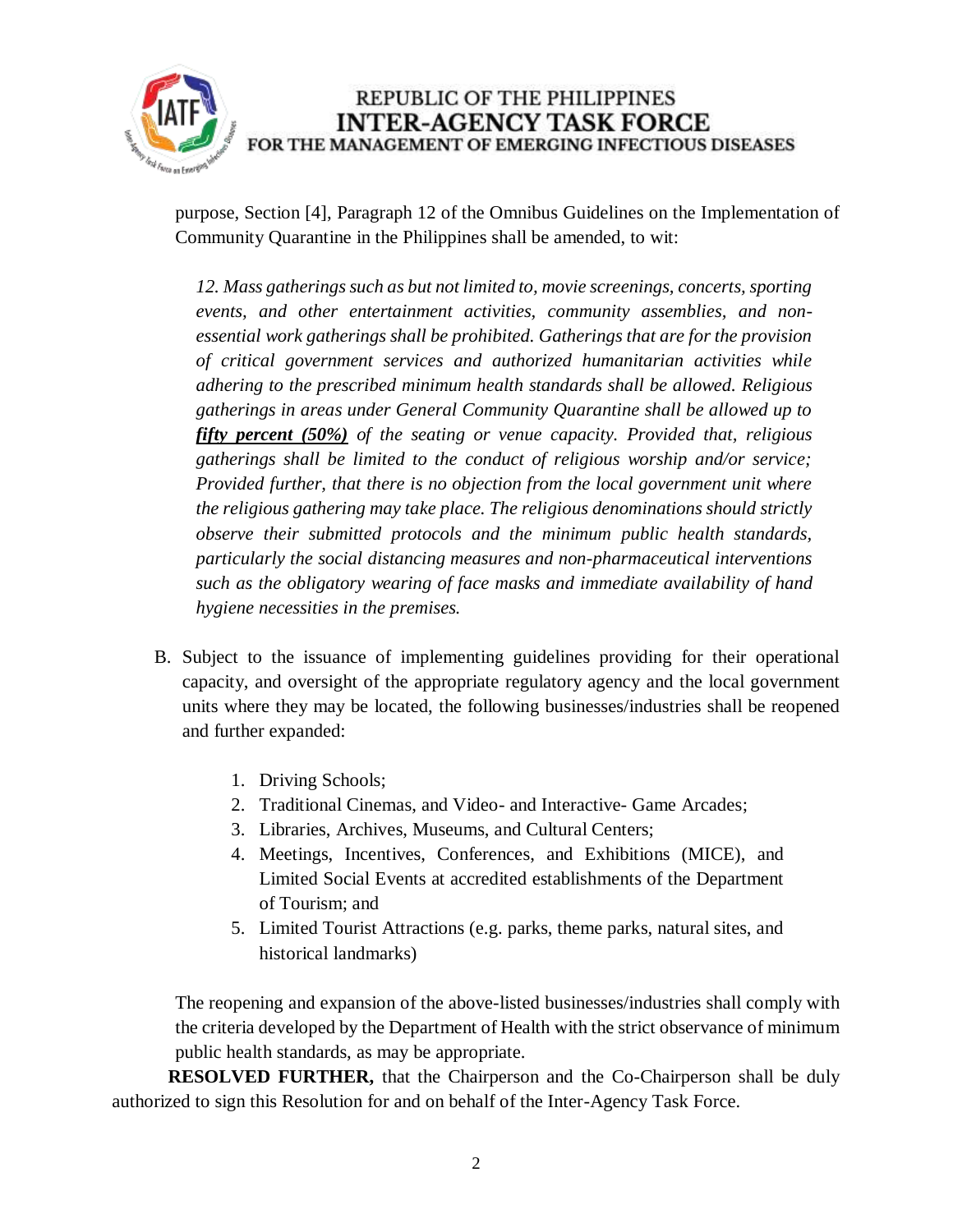

## REPUBLIC OF THE PHILIPPINES **INTER-AGENCY TASK FORCE** FOR THE MANAGEMENT OF EMERGING INFECTIOUS DISEASES

**APPROVED** during the 99th Inter-Agency Task Force Meeting, as reflected in the minutes of the meeting, held this 11th of February 2021 *via* video conference.

m

**KARLO ALEXEI B. NOGRALES** Secretary, Office of the Cabinet Secretary IATF Co-Chairperson